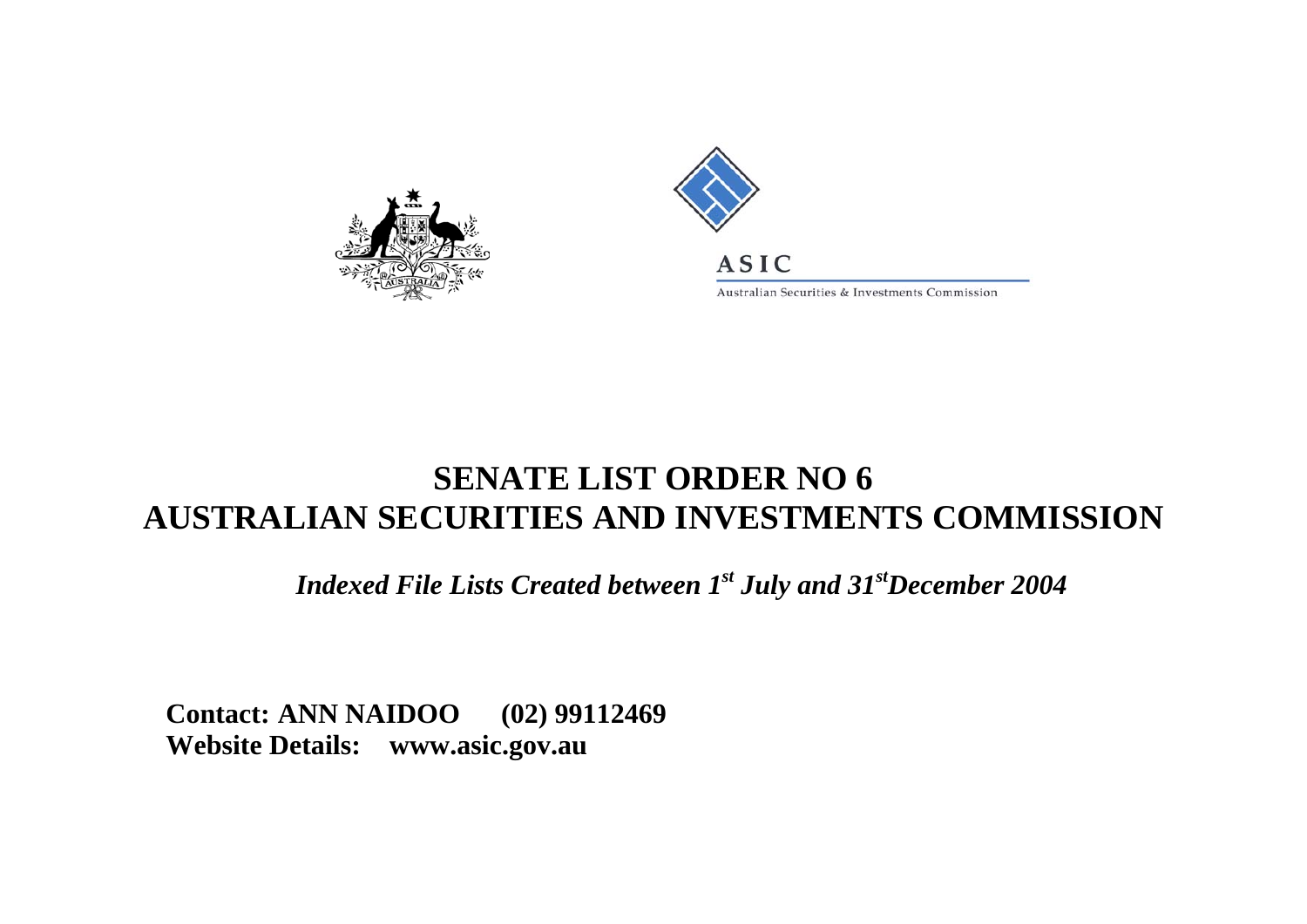| <b>Group</b> | Year | <b>Prefix</b> | <b>File</b> | <b>Description</b>                                                                           |
|--------------|------|---------------|-------------|----------------------------------------------------------------------------------------------|
| <b>RPOL</b>  | 2004 | <b>PMR</b>    | 17998       | LICENSING RELIEF FOR SECURITISATION ENTITIES PART 2                                          |
| <b>RPOL</b>  | 2004 | <b>PMR</b>    | 18011       | <b>FSRA IMPLEMENTATION: QUERIES PART 6</b>                                                   |
| <b>RPOL</b>  | 2004 | <b>PMR</b>    | 18012       | CONDUCT AND DISCLOSURE POLICY PART 3                                                         |
| <b>RPOL</b>  | 2004 | <b>PMR</b>    | 18052       | <b>CONFLICTS MANAGEMENT POLICY PART 2</b>                                                    |
| <b>RPOL</b>  | 2004 | <b>PMR</b>    | 18054       | <b>ACCOUNTING ISSUES PART 2</b>                                                              |
| <b>RPOL</b>  | 2004 | <b>PMR</b>    | 18055       | <b>INSURANCE CONTRACTS ACT - REFERENCE MATERIALS</b>                                         |
| <b>RPOL</b>  | 2004 | <b>PMR</b>    | 18394       | DOLLAR DISCLOSURE PROJECT ASIC DETERMINATION - PART 2                                        |
| <b>RPOL</b>  | 2004 | <b>PMR</b>    | 18925       | <b>IOSCO: SC3 REFERENCE PAPERS PART 1</b>                                                    |
| <b>RPOL</b>  | 2004 | <b>PMR</b>    | 18926       | <b>IOSCO: SC3 REFERENCE PAPERS PART 2</b>                                                    |
| <b>RPOL</b>  | 2004 | <b>PMR</b>    | 18976       | ADDITIONAL CLERP 9 BILL SUBMISSIONS                                                          |
| <b>RPOL</b>  | 2004 | <b>PMR</b>    | 18978       | <b>PROFORMAS UPDATE</b>                                                                      |
| <b>RPOL</b>  | 2004 | <b>PMR</b>    | 18980       | <b>PS125 POLICY UPDATE</b>                                                                   |
| <b>RPOL</b>  | 2004 | <b>PMR</b>    | 18982       | <b>CLERP9 CONFLICTS PS</b>                                                                   |
| <b>RPOL</b>  | 2004 | <b>PMR</b>    | 18984       | CLERP9 'PROOF' POLICIES                                                                      |
| <b>RPOL</b>  | 2004 | <b>PMR</b>    | 18986       | INSOLVENCY: CREDITORS' TRUST DEEDS AND PT 5.3A (RESEARCH AND<br>SAMPLES)                     |
| <b>RPOL</b>  | 2004 | <b>PMR</b>    | 18996       | <b>ELECTRONIC FINANCIAL REPORTING</b>                                                        |
| <b>RPOL</b>  | 2004 | <b>PMR</b>    | 18997       | <b>ELECTRONIC FINANCIAL REPORTING</b>                                                        |
| <b>RPOL</b>  | 2004 | <b>PMR</b>    | 19191       | <b>INSOLVENCY: PJC REPORT JUNE 2004</b>                                                      |
| <b>RPOL</b>  | 2004 | <b>PMR</b>    | 19219       | <b>INSOLVENCY PRACTITIONER REGULATION PROJECT VOLUME 3</b>                                   |
| <b>RPOL</b>  | 2004 | <b>PMR</b>    |             | 19274 FSR EMERGING ISSUES                                                                    |
| <b>RPOL</b>  | 2004 | <b>PMR</b>    | 19980       | <b>FINANCIAL MARKETS - GENERAL</b>                                                           |
| <b>RPOL</b>  | 2004 | <b>PMR</b>    |             | OFFICE OF REGULATION REVIEW REGULATION IMPACT STATEMENTS AND<br>20058 CORRESPONDENCE PART 14 |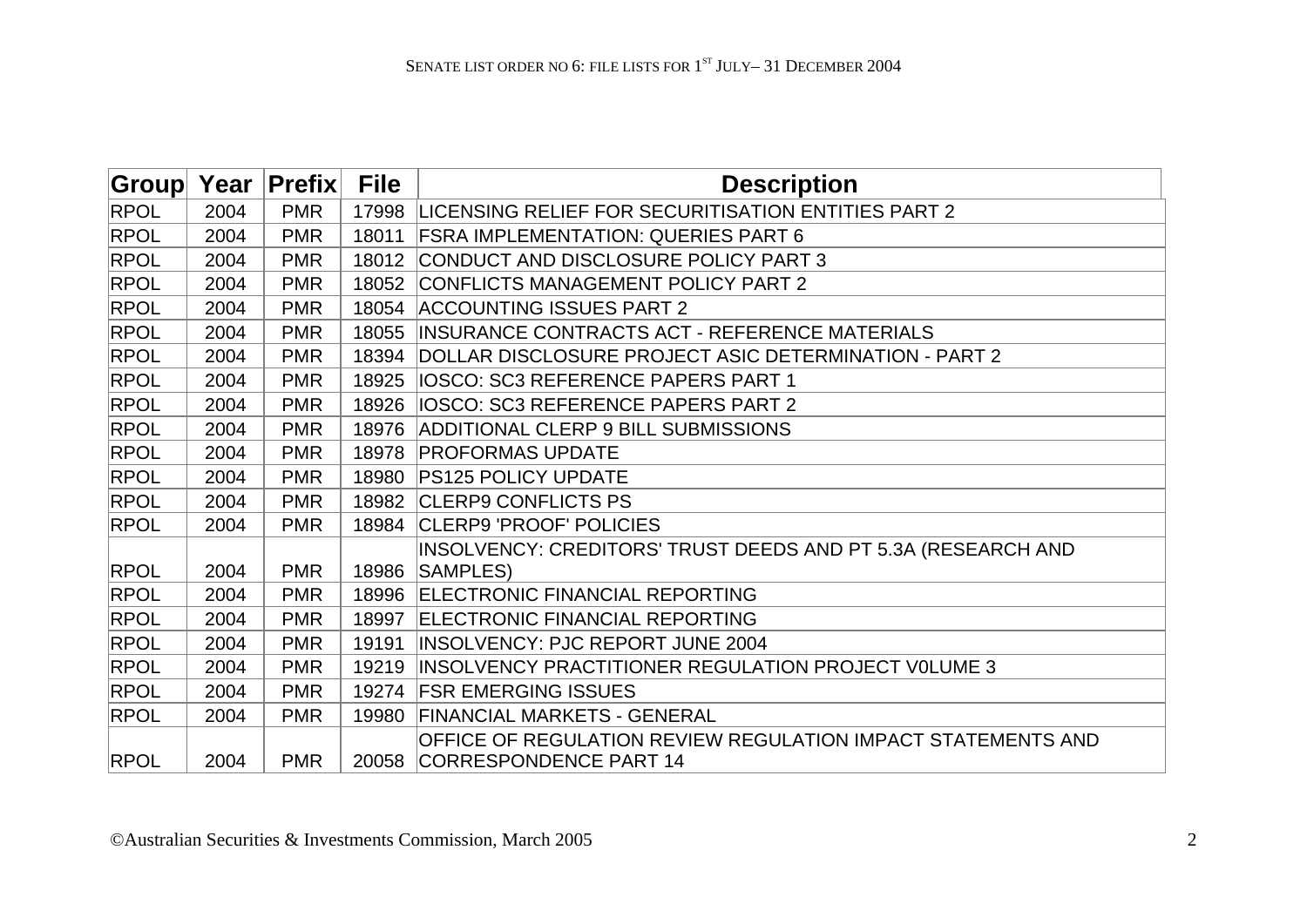| <b>RPOL</b> | 2004 | <b>PMR</b> |       | 20125 ALLOCATIONS                                                   |
|-------------|------|------------|-------|---------------------------------------------------------------------|
| <b>RPOL</b> | 2004 | <b>PMR</b> | 20131 | <b>SINGLE FEE MEASURE</b>                                           |
| <b>RPOL</b> | 2004 | <b>PMR</b> |       | 20176 REAL ESTATE INVESTMENT ADVICE PART 2                          |
| <b>RPOL</b> | 2004 | <b>PMR</b> | 20348 | <b>RESEARCH ANALYSTS - PART 11</b>                                  |
| <b>RPOL</b> | 2004 | <b>PMR</b> | 20436 | NCP RESEARCH PROJECT - ERNST & YOUNG (RAB FILE)                     |
| <b>RPOL</b> | 2004 | <b>PMR</b> | 20612 | DEFINITION OF 'RESPONSIBLE OFFICER' FOR LICENSING PURPOSES (PS 164) |
|             |      |            |       | RPG SUBMISSION - WHOLESALE / RETAIL CLIENTS AND FOREIGN QUALIFIED   |
| <b>RPOL</b> | 2004 | <b>PMR</b> | 20668 | <b>ACCOUNTANTS PART 2</b>                                           |
| <b>RPOL</b> | 2004 | <b>PMR</b> | 20685 | FOREIGN FINANCIAL SERVICE PROVIDERS PART 5 1 JULY 2004              |
| <b>RPOL</b> | 2004 | <b>PMR</b> | 20700 | <b>PS 176- OVERSEAS JURISDICTIONS' REGULATORY PROVISIONS</b>        |
| <b>RPOL</b> | 2004 | <b>PMR</b> | 20703 | <b>PS 176- OVERSEAS JURISDICTIONS' REGULATORY PROVISIONS PART 2</b> |
| <b>RPOL</b> | 2004 | <b>PMR</b> | 22063 | CLERP9 AND SARBANES-OXLEY                                           |
| <b>RPOL</b> | 2004 | <b>PMR</b> | 22241 | LICENSING RELIEF FOR SECURITISATION ENTITIES PART 3                 |
| <b>RPOL</b> | 2004 | <b>PMR</b> | 22418 | DOLLAR DISCLOSURE SUBMISSIONS                                       |
| <b>RPOL</b> | 2004 | <b>PMR</b> | 22520 | <b>INSOLVENCY: PJC REPORT JUNE 2004 PART 2</b>                      |
| <b>RPOL</b> | 2004 | <b>PMR</b> | 23153 | <b>TAX ADVICE FAQ</b>                                               |
| <b>RPOL</b> | 2004 | <b>PMR</b> | 23191 | <b>IIOSCO CREDIT RATING AGENCIES AND SECURITIES ANALYSTS: RPB</b>   |
| <b>RPOL</b> | 2004 | <b>PMR</b> | 23193 | SHARE PURCHASE PLAN RELIEF APPLICATION                              |
|             |      |            |       | DOLLAR DISCLOSURE PROJECT- INDUSTRY SUBMISSIONS FOR POLICY          |
| <b>RPOL</b> | 2004 | <b>PMR</b> |       | 23564 PROPOSAL PAPER                                                |
| <b>RPOL</b> | 2004 | <b>PMR</b> |       | 23754 INCORPORATED ASSOCIATIONS                                     |
| <b>RPOL</b> | 2004 | <b>PMR</b> | 23860 | <b>RESEARCH ANALYSTS - PART 12</b>                                  |
| <b>RPOL</b> | 2004 | <b>PMR</b> | 24067 | <b>CONSUMER ISSUES</b>                                              |
| RPOL        | 2004 | <b>PMR</b> | 24102 | <b>FINANCIAL SYSTEMS GUARANTEE</b>                                  |
| <b>RPOL</b> | 2004 | <b>PMR</b> |       | 24104 WHOLESALE MARKETS FORUM                                       |
| <b>RPOL</b> | 2004 | <b>PMR</b> | 24110 | <b>BUY BACKS</b>                                                    |
| <b>RPOL</b> | 2004 | <b>PMR</b> | 24111 | <b>INDIGENOUS FINANCIAL SERVICES</b>                                |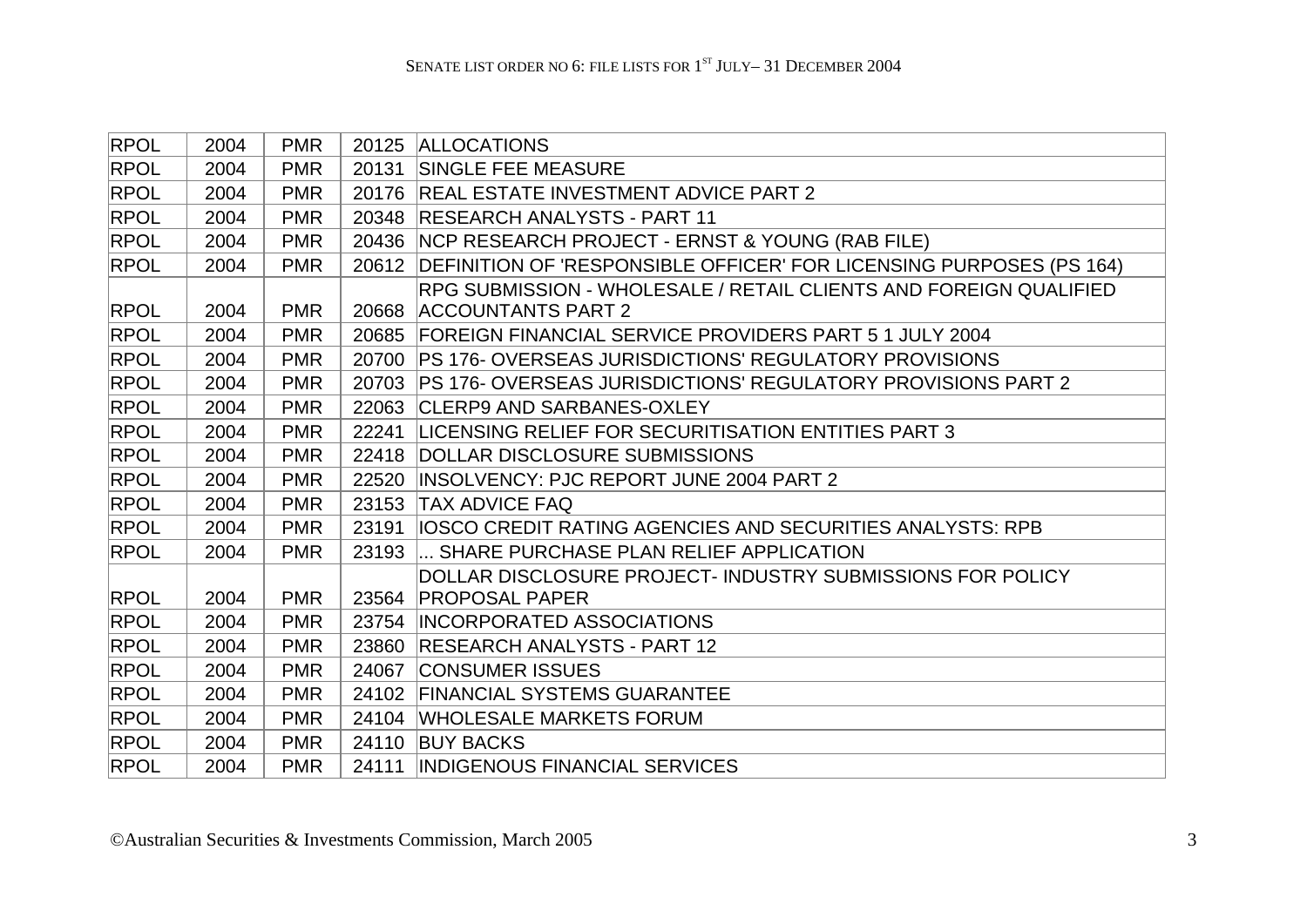| <b>RPOL</b> | 2004 | <b>PMR</b> |       | 24155 CURRENT LAW REFORM PROPOSALS                                 |
|-------------|------|------------|-------|--------------------------------------------------------------------|
| <b>RPOL</b> | 2004 | <b>PMR</b> | 24271 | <b>INSOLVENCY PRACTITIONER REGULATION PROJECT VOLUME 4</b>         |
| <b>RPOL</b> | 2004 | <b>PMR</b> |       | 24499 REVIEW OF PN 40                                              |
| <b>RPOL</b> | 2004 | <b>PMR</b> | 24739 | <b>IOSCO SC 3: OUTSOURCING PRINCIPLES.</b>                         |
| <b>RPOL</b> | 2004 | <b>PMR</b> |       | 24740   IOSCO SC 3: OUTSOURCING PRINCIPLES.                        |
| <b>RPOL</b> | 2004 | <b>PMR</b> |       | 24742 LICENSING ISSUES: HORSE RACING SYNDICATE PROMOTERS.          |
| RPOL        | 2004 | <b>PMR</b> |       | 24772   IOSCO SC 3: UNDERWRITING                                   |
| <b>RPOL</b> | 2004 | <b>PMR</b> |       | 24820 CLERP 9 AUDITOR INDEPENDENCE: FAQS                           |
| <b>RPOL</b> | 2004 | <b>PMR</b> |       | 24824 CLERP 9 (AUDIT REFORM AND CORPORATE DISCLOSURE)              |
| <b>RPOL</b> | 2004 | <b>PMR</b> |       | 24836 CLERP 9 (AUDIT REFORM AND CORPORATE DISCLOSURE) PART 2-12/03 |
| <b>RPOL</b> | 2004 | <b>PMR</b> |       | 24868 LICENSING RELIEF FOR SECURITISATION ENTITIES PART 4          |
| <b>RPOL</b> | 2004 | <b>PMR</b> |       | 25089 NON CASH PAYMENTS - ERNST & YOUNG                            |
| <b>RPOL</b> | 2004 | <b>PMR</b> |       | 25090 NON CASH PAYMENTS - POLICY PROPOSAL PAPER                    |
| <b>RPOL</b> | 2004 | <b>PMR</b> |       | 25133 CLEAR CONCISE AND EFFECTIVE                                  |
| <b>RPOL</b> | 2004 | <b>PMR</b> |       | 25135 GENERIC ADVICE PROJECT                                       |
| <b>RPOL</b> | 2004 | <b>PMR</b> | 25141 | <b>RELATED PARTY UNDERWRITING AMENDMENTS TO CO 98/52 PART 2</b>    |
| <b>RPOL</b> | 2004 | <b>PMR</b> |       | 25235 FINANCIAL ADVICE TO ONGOING CLIENTS                          |
| <b>RPOL</b> | 2004 | <b>PMR</b> | 25291 | DOLLAR DISCLOSURE PROJECT ASIC DETERMINATION - PART 3              |
| <b>RPOL</b> | 2004 | <b>PMR</b> |       | 25879 NON CASH PAYMENTS-POLICY PROPOSAL PAPER                      |
| <b>RPOL</b> | 2004 | <b>PMR</b> |       | 25918 REVIEW OF PRACTICE NOTE 40: PROSPECTUSES IN RECONSTRUCTIONS  |
| <b>RPOL</b> | 2004 | <b>PMR</b> |       | 26148 MORTGAGE BROKERS                                             |
| <b>RPOL</b> | 2004 | <b>PMR</b> |       | 26149 FINANCIAL ADVICE TO ONGOING CLIENTS                          |
| <b>RPOL</b> | 2004 | <b>PMR</b> |       | 26615   US FTA IMPLEMENTATION                                      |
| <b>RPOL</b> | 2004 | <b>PMR</b> |       | 26619 RELATED PARTY TRANSACTIONS                                   |
| <b>RPOL</b> | 2004 | <b>PMR</b> |       | 26622 PS 146                                                       |
| <b>RPOL</b> | 2004 | <b>PMR</b> |       | 26625 FSR BREACH NOTIFICATIONS                                     |
| <b>RPOL</b> | 2004 | <b>PMR</b> |       | 26818 SHARE ALLOCATION POLICY - RESEARCH                           |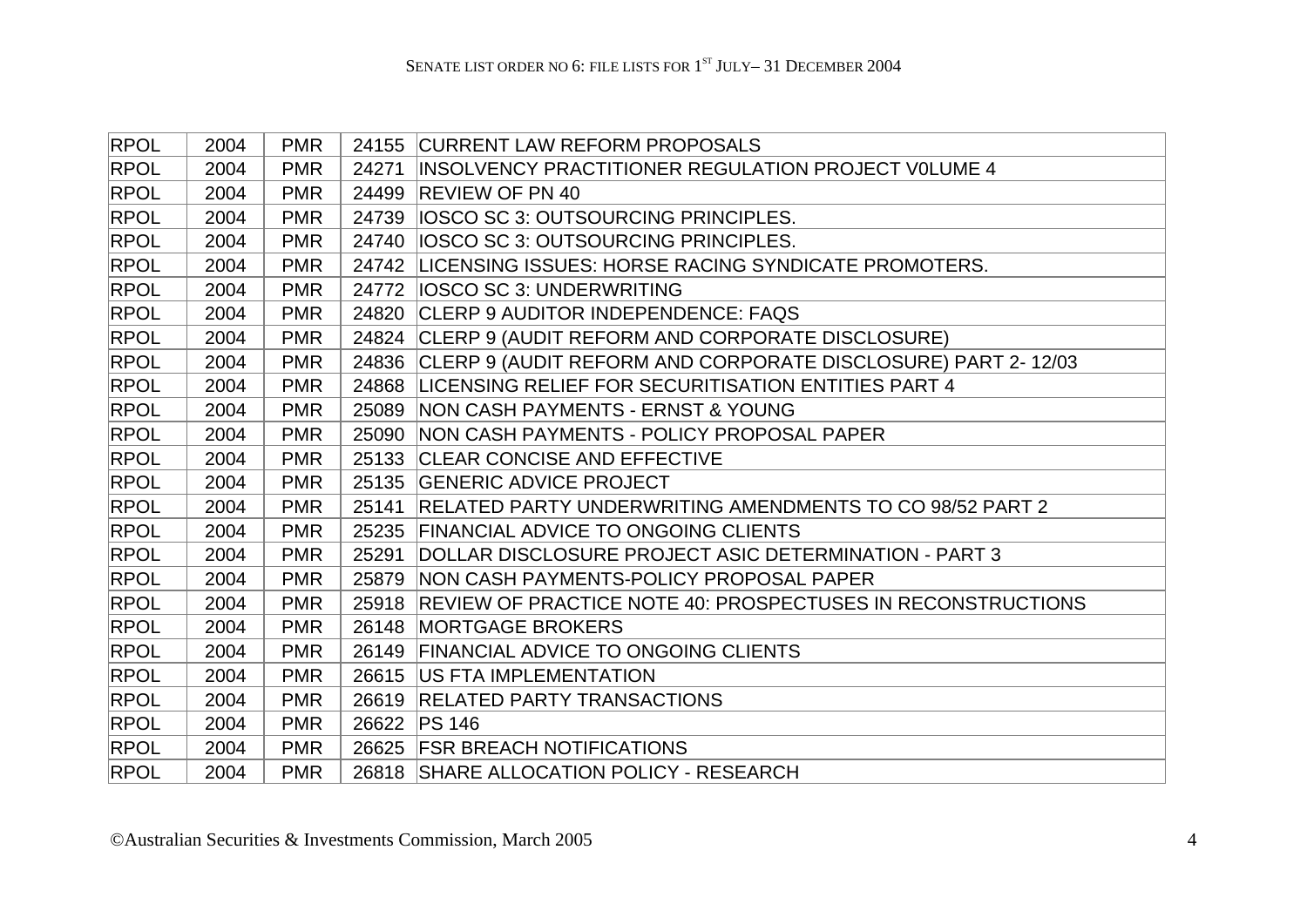| <b>RPOL</b> | 2004 | <b>PMR</b> | 26819 | <b>MARKET STABILISATION</b>                                  |
|-------------|------|------------|-------|--------------------------------------------------------------|
| <b>RPOL</b> | 2004 | <b>PMR</b> | 26826 | <b>AUTHORISED AUDIT COMPANIES: INSURANCE ARRANGEMENTS</b>    |
| <b>RPOL</b> | 2004 | <b>PMR</b> |       | 26842 UPDATE OF POLICY STATEMENT 166: FINANCIAL REQUIREMENTS |
| <b>RPOL</b> | 2004 | <b>PMR</b> | 26861 | <b>FSR COMPENSATION ARRANGEMENTS PART 4</b>                  |
| <b>RPOL</b> | 2004 | <b>PMR</b> | 26862 | <b>IOSCO TF: ANALYSTS &amp; CRAS(VOLUME 3)</b>               |
| <b>RPOL</b> | 2004 | <b>PMR</b> | 26865 | <b>IOSCO/CPSS TASK FORCE PART 3</b>                          |
| <b>RPOL</b> | 2004 | <b>PMR</b> | 26868 | <b>SUPERANNUATION PART 5</b>                                 |
| <b>RPOL</b> | 2004 | <b>PMR</b> | 26958 | CLERP 9 PART 5                                               |
| <b>RPOL</b> | 2004 | <b>PMR</b> | 26995 | <b>PRODUCT DISCLOSURE STATEMENTS - GENERAL PART 2</b>        |
|             |      |            |       | REVIEW OF POLICY STATEMENT 176: FOREIGN FINANCIAL SERVICE    |
| <b>RPOL</b> | 2004 | <b>PMR</b> |       | 27043 PROVIDERS(FFSP)                                        |
| <b>RPOL</b> | 2004 | <b>PMR</b> |       | 27086 RELATED PARTY TRANSACTIONS - UPDATE                    |
| <b>RPOL</b> | 2004 | <b>PMR</b> | 27087 | <b>DEBENTURE TRUSTEES - REQUIREMENTS</b>                     |
| <b>RPOL</b> | 2004 | <b>PMR</b> | 27113 | <b>REVIEW OF PS87 - CHARITIES</b>                            |
| <b>RPOL</b> | 2004 | <b>PMR</b> | 27152 | NON CASH PAYMENTS - POLICY PROPOSAL PAPER                    |
| <b>RPOL</b> | 2004 | <b>PMR</b> |       | 27639 IOSCO SURVEY ON THE COMPLIANCE FUNCTION 2004           |
| <b>RPOL</b> | 2004 | <b>PMR</b> |       | 27714 LIQUIDATOR REGISTRATION PPP OCT 2004- SUBMISSIONS      |
|             |      |            |       | CAMAC REPORT- REHABILITATING LARGE ENTERPRISES IN FINANCIAL  |
| <b>RPOL</b> | 2004 | <b>PMR</b> | 27720 | <b>DIFFICULTIES 2004</b>                                     |
| <b>RPOL</b> | 2004 | <b>PMR</b> |       | 28362   IOSCO: SC3 VOLUME 6                                  |
| <b>RPOL</b> | 2004 | <b>PMR</b> | 28468 | <b>MARKETS PART 6</b>                                        |
| <b>RPOL</b> | 2004 | <b>PMR</b> | 28481 | MANAGED INVESTMENT SCHEMES - GENERAL PART 4                  |
| <b>RPOL</b> | 2004 | <b>PMR</b> | 28490 | <b>SECURITISATION PART 2</b>                                 |
| <b>RPOL</b> | 2004 | <b>PMR</b> | 28494 | DOLLAR DISCLOSURE POLICY PART 2                              |
| <b>RPOL</b> | 2004 | <b>PMR</b> | 28498 | <b>DEPOSIT TAKERS AND NON-CASH PAYMENT FACILITIES PART 4</b> |
| <b>RPOL</b> | 2004 | <b>PMR</b> | 28502 | <b>FSRA: FAQ'S PART 2</b>                                    |
| <b>RPOL</b> | 2004 | <b>PMR</b> |       | 28522 MANAGED INVESTMENT SCHEMES- RELATED PARTY UNDERWRITING |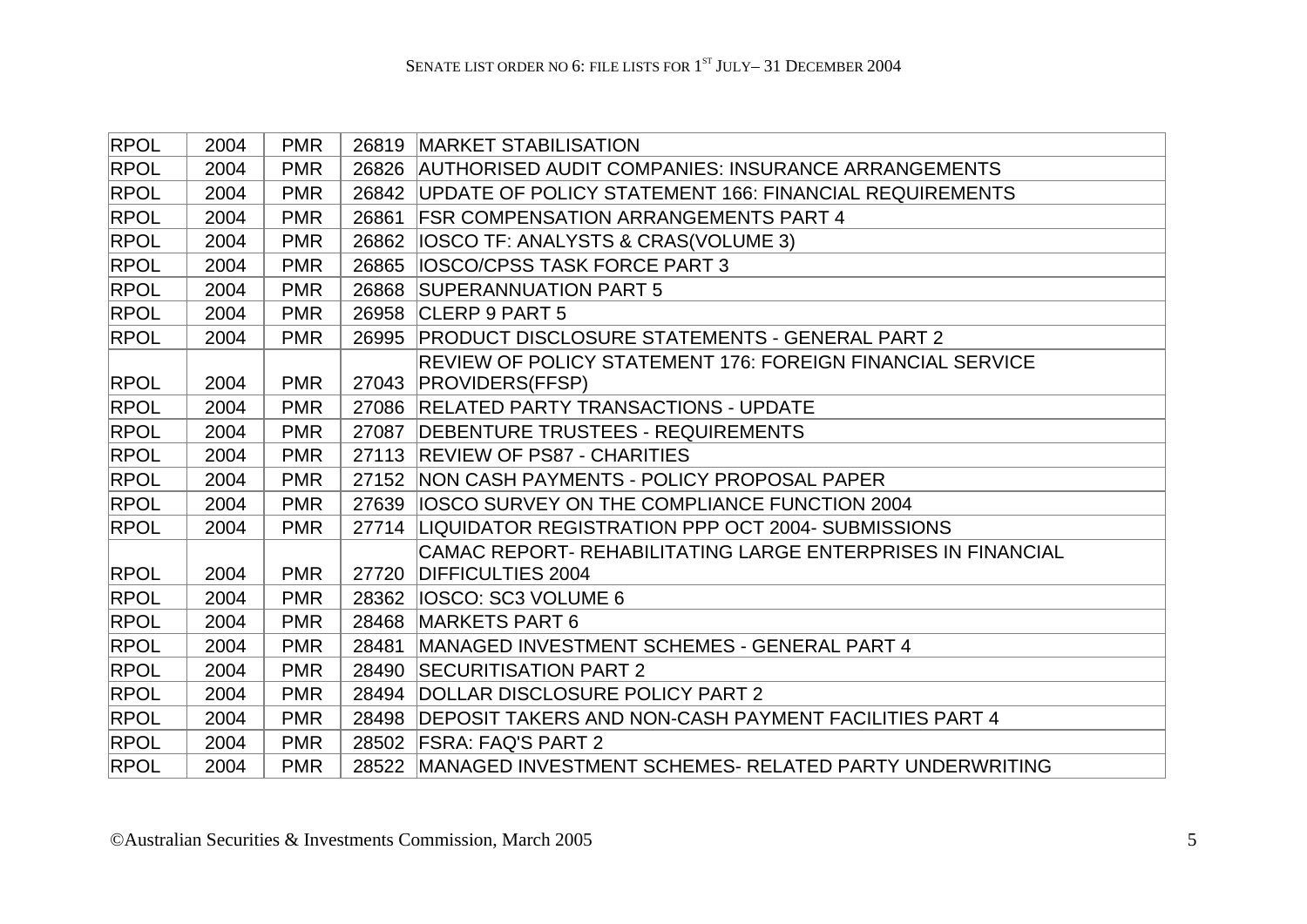| <b>RPOL</b> | 2004 | <b>PMR</b> | 28917 | <b>EMPLOYEE SHARE SCHEMES</b>                                        |
|-------------|------|------------|-------|----------------------------------------------------------------------|
| <b>RPOL</b> | 2004 | <b>PMR</b> |       | 29296 DOLLAR DISCLOSURE POLICY STATEMENT                             |
| <b>RPOL</b> | 2004 | <b>PMR</b> |       | 29419 INSOLVENCY PRACTITIONER REGULATION PROJECT VOLUME 5            |
| <b>RPOL</b> | 2004 | <b>PMR</b> | 29819 | <b>MARKET STABILISATION</b>                                          |
| <b>RPOL</b> | 2004 | <b>PMR</b> |       | 29822 REVIEW OF ASIC POLICY ON S710 PROSPECTUS DISCLOSURE PART 2     |
| <b>RPOL</b> | 2004 | <b>PMR</b> | 29827 | SECTION 712 AND SECTION 715A                                         |
| <b>RPOL</b> | 2004 | <b>PMR</b> | 30356 | <b>BUY-BACK POLICY ISSUES</b>                                        |
| <b>RPOL</b> | 2004 | <b>PMR</b> |       | 30432 SHARE ALLOCATION POLICY - INTERNATIONAL MATERIALS              |
| <b>RPOL</b> | 2004 | <b>PMR</b> |       | 30433 SHARE ALLOCATION POLICY - ACADEMIC MATERIALS                   |
| <b>RPOL</b> | 2004 | <b>PMR</b> |       | 30533 CLERP 9 - AUDITOR REGISTRATION PUBLIC PROPOSAL PAPER VOLUME 5  |
| <b>RPOL</b> | 2004 | <b>PMR</b> | 31011 | CLERP 9: APPROVAL OF COMPETENCY STANDARDS                            |
| <b>RPOL</b> | 2004 | <b>PMR</b> | 31184 | <b>INSOLVENCY: CREDITORS' TRUSTS AND PT 5.3A</b>                     |
| RPOL        | 2004 | <b>PMR</b> |       | 31595 AUSTRALIAN MARKET OPERATORS - ANNUAL REPORTS                   |
| <b>RPOL</b> | 2004 | <b>PMR</b> | 31607 | <b>FSRA IMPLEMENTATION - FX LICENSING FOR STOCK BROKERS</b>          |
| <b>RPOL</b> | 2004 | <b>PMR</b> |       | 31612 CURRENT LAW REFORM PROPOSALS                                   |
| <b>RPOL</b> | 2004 | <b>PMR</b> |       | 31614 FINANCIAL SYSTEM GUARANTEE                                     |
| <b>RPOL</b> | 2004 | <b>PMR</b> |       | 31856 FSRA REFINEMENTS                                               |
| <b>RPOL</b> | 2004 | <b>PMR</b> | 31857 | <b>EXPERTS CONSENTS</b>                                              |
| <b>RPOL</b> | 2004 | <b>PMR</b> |       | 31858 GENERIC ADVICE                                                 |
| <b>RPOL</b> | 2004 | <b>PMR</b> |       | 31872 REAL ESTATE RELATED ADVICE PART 2                              |
| <b>RPOL</b> | 2004 | <b>PMR</b> |       | 31875 FSR EMERGING ISSUES PART 6                                     |
| <b>RPOL</b> | 2004 | <b>PMR</b> | 31876 | <b>INSOLVENCY VOLUME 4</b>                                           |
| <b>RPOL</b> | 2004 | <b>PMR</b> | 31907 | <b>FSR-SDIA - FX AUTHORISATION</b>                                   |
| <b>RPOL</b> | 2004 | <b>PMR</b> |       | 31926 PRODUCT DISCLOSURE: FEES AND CHARGES PROJECT: PHASE 1 - PART 5 |
|             |      |            |       | SECURITIES INSTITUTE OF AUSTRALIA (SIA) PROSPECTIVE FINANCIAL        |
| <b>RPOL</b> | 2004 | <b>PMR</b> |       | 32143 INFORMATION AND TAKEOVER REFORMS.                              |
| <b>RPOL</b> | 2004 | <b>PMR</b> |       | 32186 MARKET STABILISATION POLICY DEVELOPMENT                        |